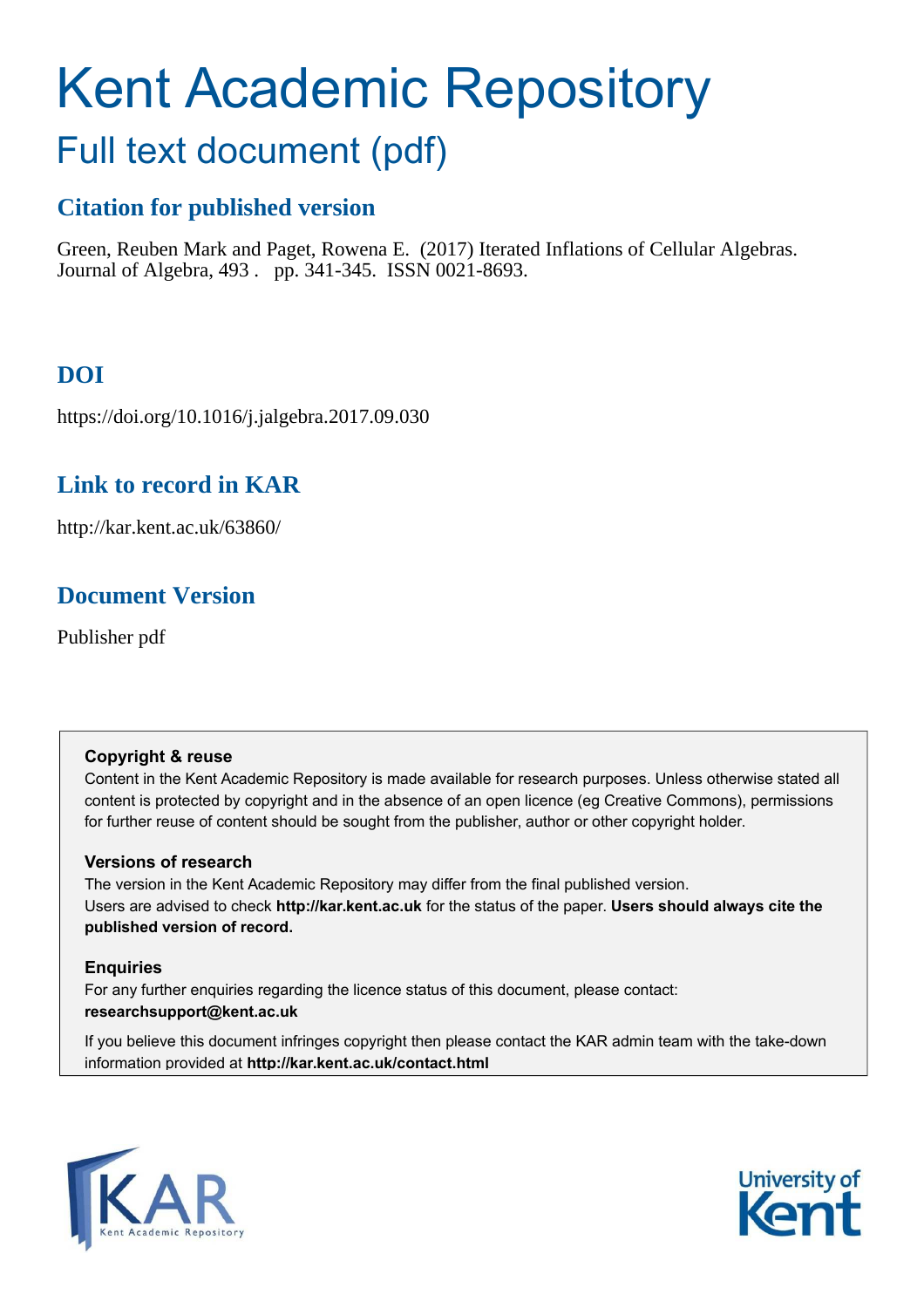



Contents lists available at [ScienceDirect](http://www.ScienceDirect.com/)

#### Journal of Algebra

[www.elsevier.com/locate/jalgebra](http://www.elsevier.com/locate/jalgebra)

### Iterated inflations of cellular algebras



*School of Mathematics, Statistics and Actuarial Science, Sibson Building, University of Kent, CT2 7FS, UK*

#### A R T I C L E I N F O A B S T R A C T

*Article history:* Received 7 April 2017 Available online 5 October 2017 Communicated by Volodymyr Mazorchuk

*Keywords:* Cellular algebras Iterated inflations

We present a result characterising iterated inflations of cellular algebras, derived from the work of König and Xi. This result is intended to replace an incorrect proposition in the literature, and gives explicit and readily checked conditions which establish that an algebra is an iterated inflation of cellular algebras, and hence is cellular, with cellular data directly related to the cellular data of the constituent cellular algebras.

© 2017 The Authors. Published by Elsevier Inc. This is an open access article under the CC BY license [\(http://creativecommons.org/licenses/by/4.0/](http://creativecommons.org/licenses/by/4.0/)).

The concept of a *cellular algebra* was introduced by Graham and Lehrer in [\[2\],](#page-4-0) and has found wide application in the representation theory of finite groups and associative algebras; it has been especially useful in the study of *diagram algebras*. We refer the reader to the existing literature for the definition and basic properties of cellular algebras; we use the notation of [\[3\].](#page-4-0) We work over a field *k*, and all our *k*-algebras are finite-dimensional; since all tensor products are taken over *k*, we abbreviate  $\otimes_k$  to  $\otimes$ .

In [\[4\],](#page-4-0) König and Xi introduced the notion of an *iterated inflation* of cellular algebras. Informally, iterated inflation allows us to prove that an algebra is cellular by showing that it may be constructed using some family of existing cellular algebras in a certain

<https://doi.org/10.1016/j.jalgebra.2017.09.030>



**ALGEBRA** 

<sup>\*</sup> Corresponding author.

*E-mail addresses:* [rmg29@kent.ac.uk](mailto:rmg29@kent.ac.uk) (R. Green), [r.e.paget@kent.ac.uk](mailto:r.e.paget@kent.ac.uk) (R. Paget).

Supported by EPSRC grant [EP/M508068/1].

<sup>0021-8693/©</sup> 2017 The Authors. Published by Elsevier Inc. This is an open access article under the CC BY license [\(http://creativecommons.org/licenses/by/4.0/](http://creativecommons.org/licenses/by/4.0/)).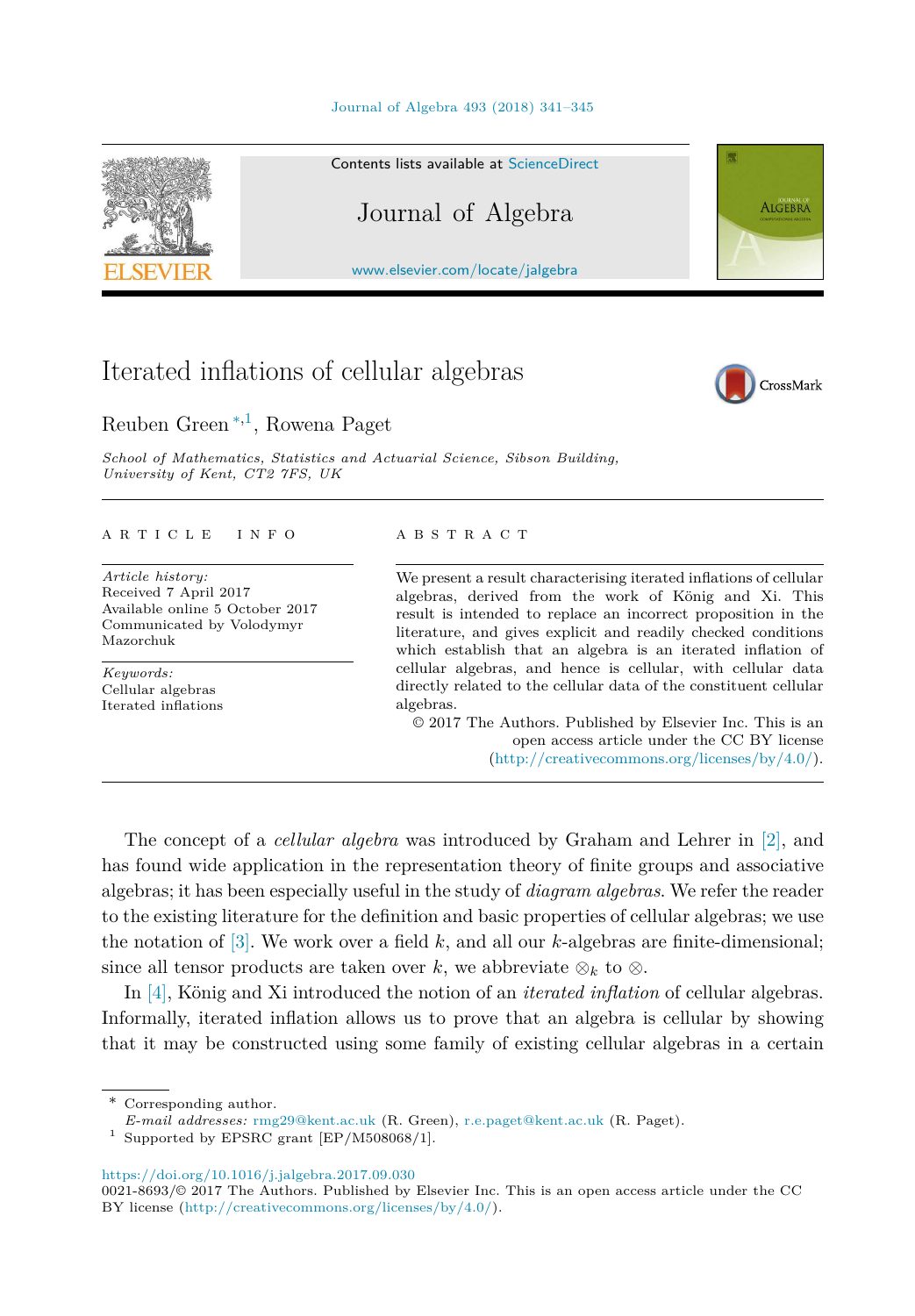<span id="page-2-0"></span>way. There are, however, various technical details and conditions which must be satisfied in order for such a construction to yield a cellular algebra as desired. In  $[4]$  and  $[5]$ , these conditions are not presented in a single definition or result, but rather are developed in the course of the text. In [\[7\],](#page-4-0) Xi gave the following lemma to provide a precise characterisation of iterated inflations of cellular algebras:

Lemma. *(Xi — Lemma 3.3 in [\[7\]\)](#page-4-0) Let A be an algebra with an anti-involution σ. Suppose* there is a vector space decomposition  $A = \bigoplus_{j=1}^{m} V_j \otimes B_j \otimes V_j$  where  $V_j$  is a vector *space and*  $B_j$  *is a cellular algebra with respect to an anti-involution*  $\sigma_j$  *and a cell chain*  $J_1^{(j)} \subseteq \cdots \subseteq J_{s_j}^{(j)} = B_j$  for each j. Define  $J_t = \bigoplus_{j=1}^t V_j \otimes B_j \otimes V_j$ . Assume that

- (i) the restriction of  $\sigma$  on  $V_i \otimes B_j \otimes V_j$  is given by  $w \otimes b \otimes v \mapsto v \otimes \sigma_j(b) \otimes w$
- (ii) for each j, there is a bilinear form  $\phi_j : V_j \times V_j \to B_j$  such that  $\sigma_j(\phi_j(w, v)) =$  $\phi_i(v, w)$  *for all*  $v, w \in V_i$
- *(iii) for*  $x, y, u, v \in V_j$  *and*  $b, c \in B_j$ *, we have*

$$
(x \otimes b \otimes y)(u \otimes c \otimes v) = x \otimes b\phi_j(y, u)c \otimes v \quad (\text{mod } J_{i-1})
$$

 $(iv)$   $(V_j \otimes J_l^{(j)} \otimes V_j) + J_{j-1}$  *is an ideal in A for all l and j.* 

#### *Then A is a cellular algebra.*

This lemma was used, for example, to prove the cellularity of the partition algebra in [\[7\],](#page-4-0) and of the BMW-algebra in [\[6\];](#page-4-0) both of these papers have become standard references for these facts. The lemma is, however, incorrect, as the following example shows. Recall that the matrix algebra  $M_n(k)$  is cellular with respect to the anti-involution which takes a matrix to its transpose. In particular, the field *k* is cellular with respect to the identity map. Let *k* be any field, and define *A* to be the *k*-algebra obtained by equipping  $M_2(k) \oplus k \oplus k$  with the (commutative) multiplication

$$
\begin{pmatrix}\n\begin{pmatrix}\na_{11} & a_{12} \\
a_{21} & a_{22}\n\end{pmatrix}, \alpha, \beta\n\end{pmatrix}\n\begin{pmatrix}\n\begin{pmatrix}\nb_{11} & b_{12} \\
b_{21} & b_{22}\n\end{pmatrix}, \gamma, \delta\n\end{pmatrix} = \n\begin{pmatrix}\n\begin{pmatrix}\n\gamma a_{11} & \delta a_{12} \\
\delta a_{21} & \gamma a_{22}\n\end{pmatrix} + \begin{pmatrix}\n\alpha b_{11} & \beta b_{12} \\
\beta b_{21} & \alpha b_{22}\n\end{pmatrix}, \alpha \gamma, \beta \delta\n\end{pmatrix},
$$

which has identity

$$
\left( \begin{pmatrix} 0 & 0 \\ 0 & 0 \end{pmatrix}, 1, 1 \right).
$$

Let  $\sigma$  be the anti-involution  $\sigma(M, \alpha, \beta) = (M^T, \alpha, \beta)$  on *A*. Let  $V_1 = V_2 = V_3 = k$  and define cellular algebras  $B_1 = M_2(k)$  and  $B_2 = B_3 = k$ . Thus we obtain an isomorphism of vector spaces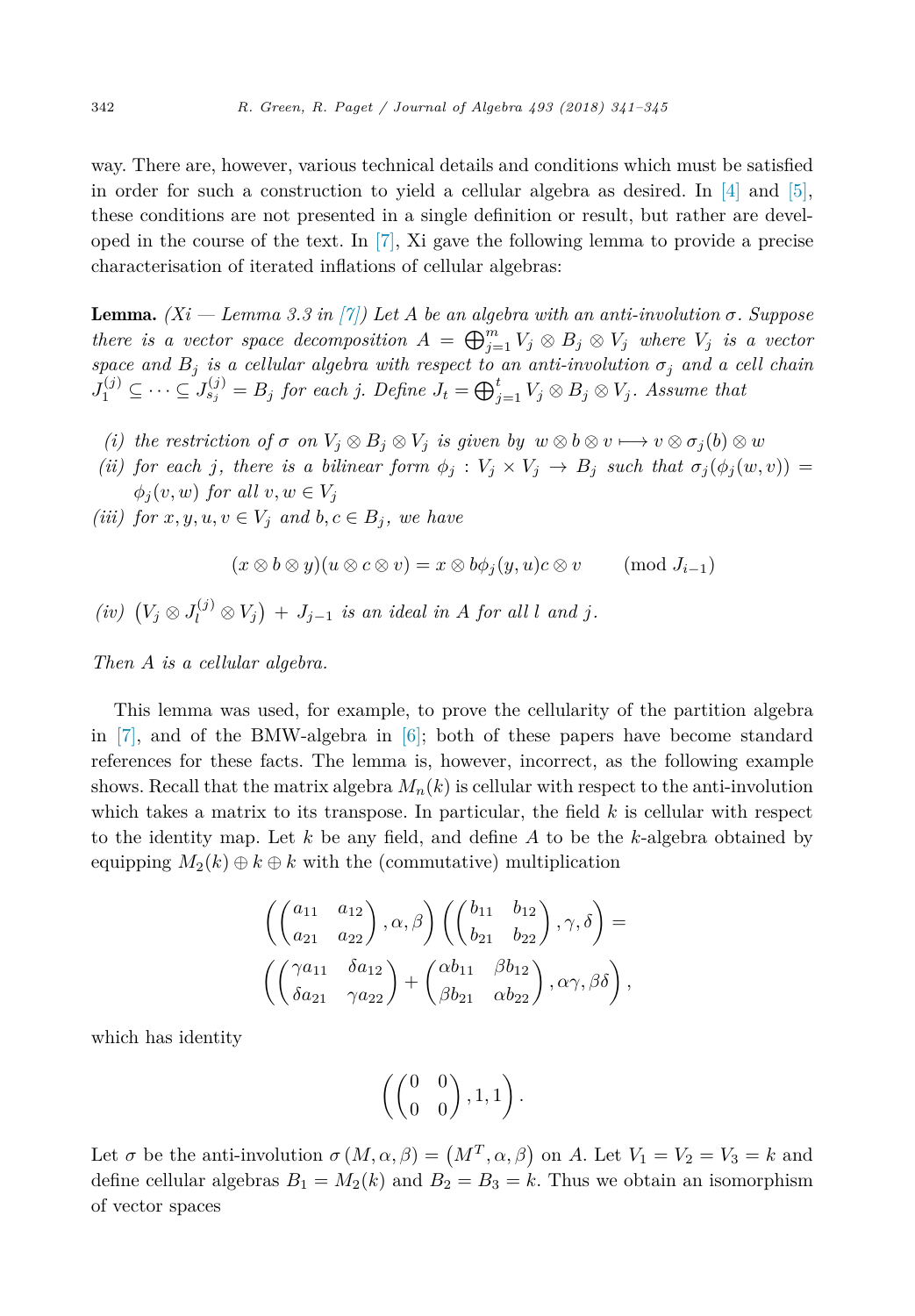$$
A \cong (V_1 \otimes B_1 \otimes V_1) \oplus (V_2 \otimes B_2 \otimes V_2) \oplus (V_3 \otimes B_3 \otimes V_3)
$$

<span id="page-3-0"></span>from the mapping  $(M, \alpha, \beta) \mapsto (1 \otimes M \otimes 1, 1 \otimes \alpha \otimes 1, 1 \otimes \beta \otimes 1)$ . Define *k*-bilinear forms  $\phi_1$ ,  $\phi_2$ ,  $\phi_3$ , where  $\phi_i$  maps  $V_i \times V_i$  to  $B_i$ , by taking  $\phi_1$  to be zero and  $\phi_2(1,1) = \phi_3(1,1) = 1$ . One may check that these definitions satisfy the hypotheses of Xi's lemma (note that *B<sup>j</sup>* has cell chain  $\{0\} \subseteq B_j$  for each *j*). Suppose for a contradiction that *A* is cellular, and let

$$
e = \left( \begin{pmatrix} 0 & 0 \\ 0 & 0 \end{pmatrix}, 0, 1 \right).
$$

Then *e* is an idempotent of *A*, and one may see by direct calculation that *eAe* is a 3-dimensional subspace of *A* upon which  $\sigma$  does not act as the identity map. Further, we have  $\sigma(e) = e$  and so by Proposition 4.3 of [\[3\],](#page-4-0) the algebra *eAe* must be cellular with respect to the restriction of  $\sigma$ . But it follows easily from the definition of a cellular algebra (and the fact that the only expression of 3 as a sum of squares is  $1 + 1 + 1$ ) that the anti-involution on a 3-dimensional cellular algebra is the identity map; thus *A* is not cellular.[2](#page-2-0)

We now present a result which can serve as a convenient replacement for the incorrect lemma above. This result characterises iterated inflations via two readily checked conditions; these two conditions were noted for the Brauer algebra by König and Xi in [\[5\]](#page-4-0) (Lemmas 5.4 and 5.5). The proof of this theorem is a straightforward verification of the axioms for a cellular algebra given in [\[2\],](#page-4-0) and thus is omitted.

**Theorem 1.** Let A be a k-algebra, with an anti-involution  $\sigma$ . Suppose that we have, up *to isomorphism of k-vector spaces, a decomposition*

$$
A \cong \bigoplus_{i \in I} V_i \otimes B_i \otimes V_i
$$

of A, where I is a finite partially ordered set, each  $V_i$  is a k-vector space, and each  $B_i$  is a cellular algebra over k with respect to an anti-involution  $\sigma_i$  and cellular data  $(\Lambda_i, M_i, C)$ . *We shall henceforth consider A to be identified with this direct sum of tensor products.*

Suppose that for each  $i \in I$ , we have a basis  $V_i$  for  $V_i$  and a basis  $\mathcal{B}_i$  for  $B_i$ , such that:

*1. For each*  $i \in I$ *, we have for any*  $u, v \in V$ *i and any*  $b \in \mathcal{B}_i$  *that* 

$$
\sigma(u \otimes b \otimes v) = v \otimes \sigma_i(b) \otimes u. \tag{1}
$$

2. Let A be the basis of A consisting of all elements  $u \otimes b \otimes v$  for all  $u, v \in V_i$  and all  $b \in \mathcal{B}_i$ , as i ranges over I. Then for any  $i \in I$  we have maps  $\phi_i : \mathcal{A} \times \mathcal{V}_i \to V_i$  and

<sup>&</sup>lt;sup>2</sup> If *k* has characteristic 2, then *A* and  $\sigma$  may be shown to satisfy the alternative definition of cellularity given by Goodman and Graber in [\[1\],](#page-4-0) demonstrating that this definition is indeed different from that given by Graham and Lehrer over fields of characteristic 2.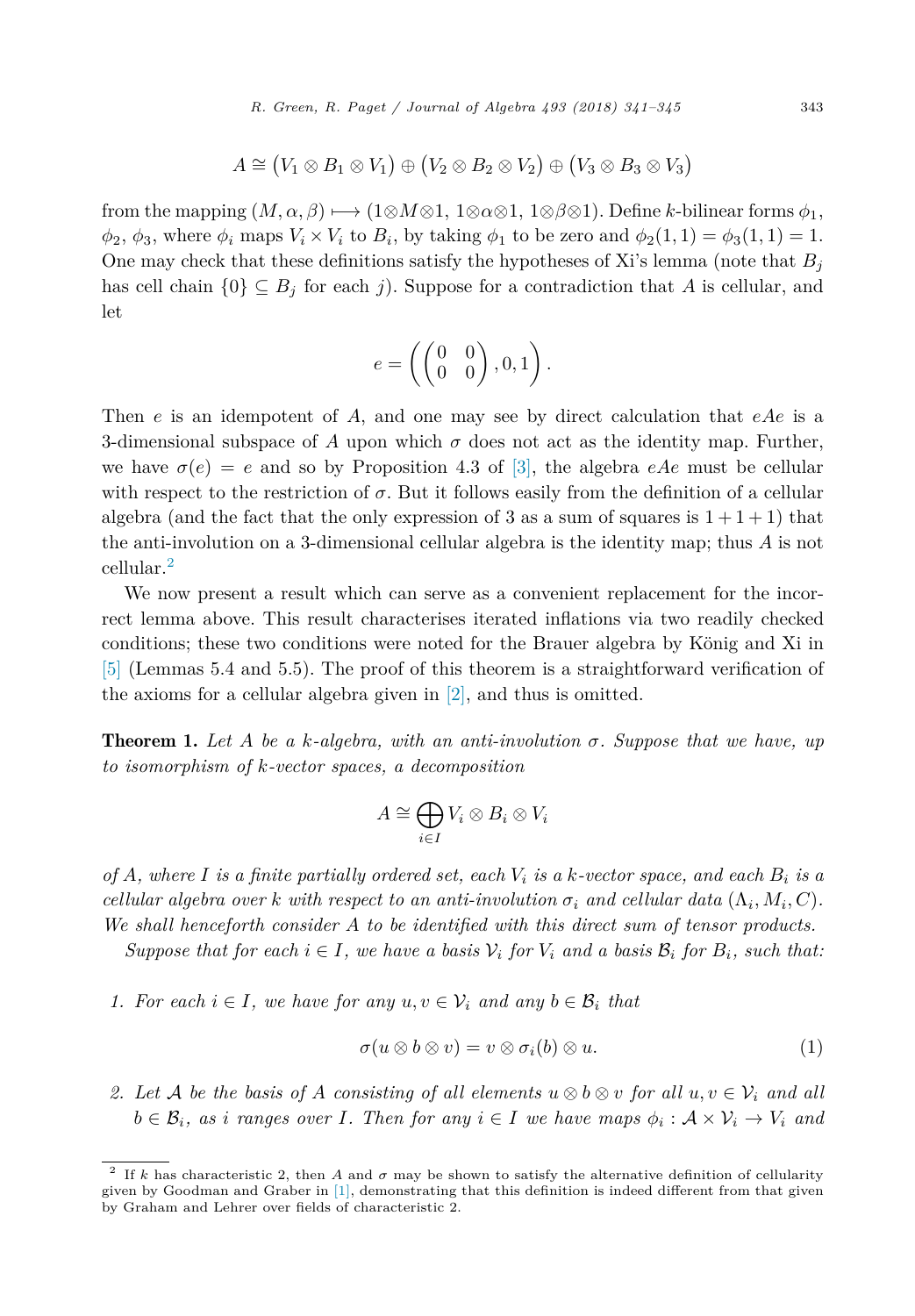<span id="page-4-0"></span> $\theta_i: \mathcal{A} \times \mathcal{V}_i \to B_i$  such that for any  $u, v \in \mathcal{V}_i$  and any  $b \in \mathcal{B}_i$ , we have for any  $a \in \mathcal{A}$ *that*

$$
a \cdot (u \otimes b \otimes v) \equiv \phi_i(a, u) \otimes \theta_i(a, u)b \otimes v \mod J(i)
$$
 (2)

 $where \, J(*i*) = \bigoplus_{l < i} V_l \otimes B_l \otimes V_l.$ 

Then A is cellular with respect to  $\sigma$  and the cellular data  $(\Lambda, M, C)$ , where  $\Lambda$  is the set  $\{(i,\lambda) : i \in I \text{ and } \lambda \in \Lambda_i\}$  with the lexicographic order,  $M(i,\lambda)$  is  $\mathcal{V}_i \times M_i(\lambda)$ , and  $C^{(i,\lambda)}_{(x,X),(y,Y)} = x \otimes C^{\lambda}_{X,Y} \otimes y.$ 

Note that we may use *any* bases of the cellular algebras  $B_i$  to check the conditions of [Theorem 1:](#page-2-0) we need not use the cellular bases of the  $B_i$ . This is convenient as cellular bases are often awkward to work with in practice.

Proposition 2. *Let A be an algebra satisfying the hypotheses of [Theorem 1.](#page-2-0) Then the multiplication in each "layer" of A is "governed" by a bilinear form as in Xi's lemma:* for each  $i \in I$  there is a unique  $B_i$ -valued k-bilinear form  $\psi_i$  on  $V_i$  such that for any  $u, v, x, y \in V_i$  and  $b, c \in B_i$ , we have  $\psi_i(y, u) = \sigma_i(\psi_i(u, y))$  and

$$
(x \otimes c \otimes y)(u \otimes b \otimes v) \equiv x \otimes c \psi_i(y, u)b \otimes v \mod J(i).
$$
 (3)

**Proof (outline).** We shall show that there is a bilinear form  $\psi_i$  satisfying [\(3\)](#page-3-0) by proving that we have a map  $\psi_i : \mathcal{V}_i \times \mathcal{V}_i \longrightarrow B_i$  satisfying [\(3\);](#page-3-0) the rest is then easy. First note that  $(1)$  holds even when  $u, v, b$  are not required to be basis elements, and likewise for *v, b* in [\(2\);](#page-3-0) these equations are used extensively in what follows. By applying  $\sigma^2 = id_A$ we may show that

$$
(x \otimes c \otimes y)(u \otimes \sigma_i(b) \otimes u) \equiv x \otimes c \sigma_i(\theta_i(u \otimes b \otimes u, y)) \otimes \phi_i(u \otimes b \otimes u, y) \tag{4}
$$

modulo  $J(< i)$ , for  $u, x, y \in V_i$  and  $b, c \in \mathcal{B}_i$ . Now for  $u, x, y \in V_i$  and  $c \in \mathcal{B}_i$ , we may on the one hand apply [\(2\)](#page-3-0) to  $(x \otimes c \otimes y)(u \otimes 1_{B_i} \otimes u)$ , and on the other hand we may expand  $1_{B_i}$  in terms of the basis  $\sigma(\mathcal{B}_i)$  and apply [\(4\).](#page-3-0) By carefully comparing the results of these calculations, we may deduce that if  $\theta_i(x \otimes c \otimes y, u) \neq 0$  then  $\phi_i(x \otimes c \otimes y, u)$  is some scalar multiple of *x*, say  $\alpha(x, c, y, u)x$ , and further that

$$
\phi_i(x \otimes c \otimes y, u) \otimes \theta_i(x \otimes c \otimes y, u) \otimes u = x \otimes c \psi_i(y, u) \otimes u
$$

for a value  $\psi_i(y, u) \in B_i$  depending only on y and u; hence we may deduce that  $\alpha(x,c,y,u)\theta_i(x\otimes c\otimes y,u)$  is equal to  $c\psi_i(y,u)$ . Then for  $u,v,x,y\in\mathcal{V}_i$  and  $b,c\in\mathcal{B}_i$ , we apply [\(2\)](#page-3-0) to the left-hand side of [\(3\)](#page-3-0) and then apply the above results, and hence obtain the right-hand side of  $(3)$ .  $\Box$